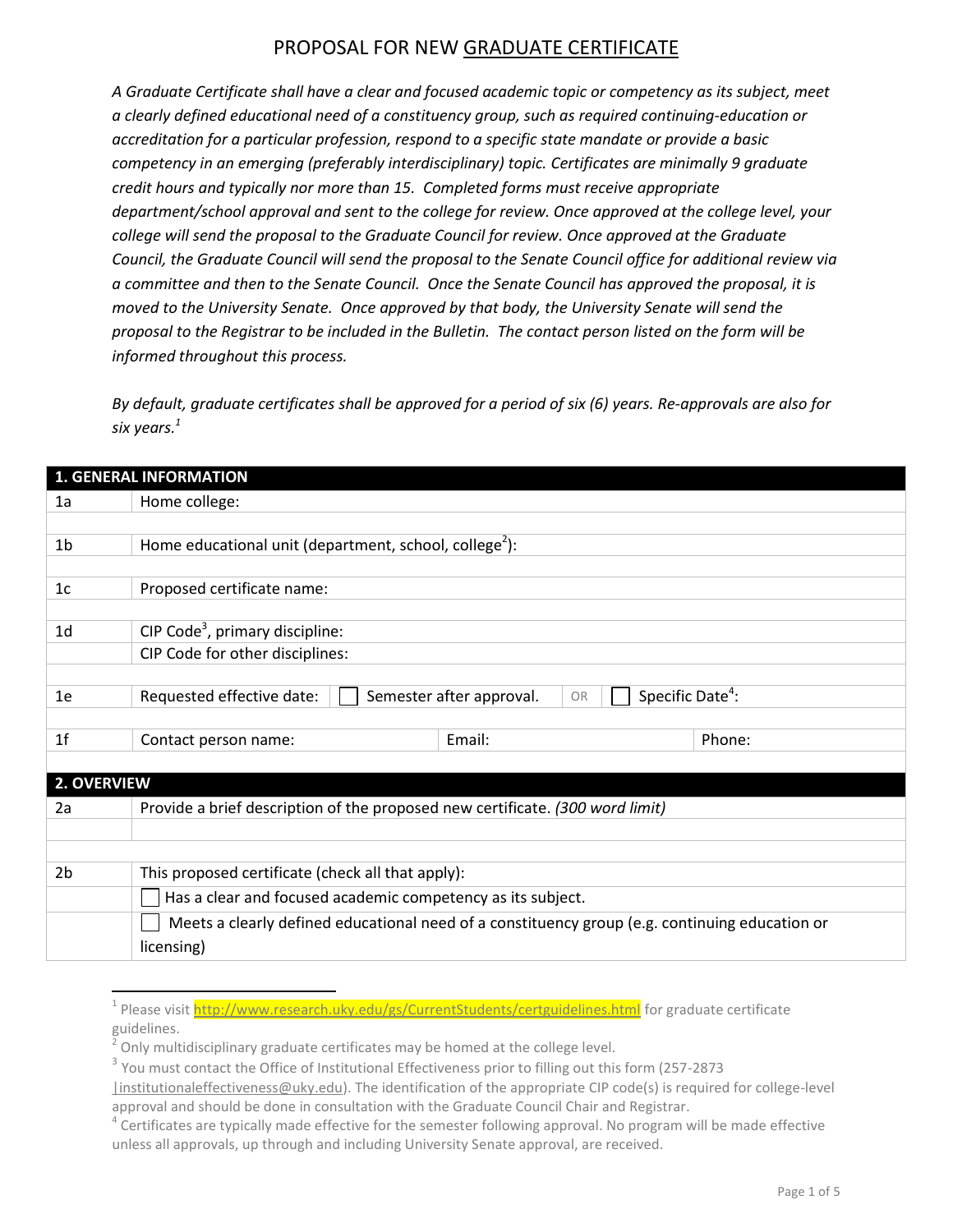|    | Responds to a specific state mandate.                                                                                                                   |                          |                                                                                                                                                                                                                                                                                                                                                                                                                                                          |                              |  |  |  |  |
|----|---------------------------------------------------------------------------------------------------------------------------------------------------------|--------------------------|----------------------------------------------------------------------------------------------------------------------------------------------------------------------------------------------------------------------------------------------------------------------------------------------------------------------------------------------------------------------------------------------------------------------------------------------------------|------------------------------|--|--|--|--|
|    |                                                                                                                                                         |                          | Provides a basic competency in an emerging, preferably interdisciplinary, topic.                                                                                                                                                                                                                                                                                                                                                                         |                              |  |  |  |  |
|    |                                                                                                                                                         |                          |                                                                                                                                                                                                                                                                                                                                                                                                                                                          |                              |  |  |  |  |
| 2c | Affiliation. Is the certificate affiliated with a degree program? (related to 3c)                                                                       |                          |                                                                                                                                                                                                                                                                                                                                                                                                                                                          | Yes<br>No                    |  |  |  |  |
|    | (300 word limit)                                                                                                                                        |                          | If "yes," include a brief statement of how it will complement the program. If "no," incorporate a statement<br>as to how it will provide an opportunity for a student to gain knowledge or skills not already available at UK.                                                                                                                                                                                                                           |                              |  |  |  |  |
|    |                                                                                                                                                         |                          |                                                                                                                                                                                                                                                                                                                                                                                                                                                          |                              |  |  |  |  |
| 2d |                                                                                                                                                         |                          | Rationale and Demand. State the rationale for the new certificate program and explain the need for it (e.g.<br>market demand, student requests, state mandate, interdisciplinary topic). (400 word limit)                                                                                                                                                                                                                                                |                              |  |  |  |  |
|    |                                                                                                                                                         |                          |                                                                                                                                                                                                                                                                                                                                                                                                                                                          |                              |  |  |  |  |
| 2e |                                                                                                                                                         |                          | Target student population. Check the box(es) that apply to the target student population.                                                                                                                                                                                                                                                                                                                                                                |                              |  |  |  |  |
|    | Currently enrolled graduate students.<br>Post-baccalaureate students.                                                                                   |                          |                                                                                                                                                                                                                                                                                                                                                                                                                                                          |                              |  |  |  |  |
|    |                                                                                                                                                         |                          |                                                                                                                                                                                                                                                                                                                                                                                                                                                          |                              |  |  |  |  |
| 2f | Describe the demographics of the intended audience. (150 word limit)                                                                                    |                          |                                                                                                                                                                                                                                                                                                                                                                                                                                                          |                              |  |  |  |  |
|    |                                                                                                                                                         |                          |                                                                                                                                                                                                                                                                                                                                                                                                                                                          |                              |  |  |  |  |
|    |                                                                                                                                                         |                          |                                                                                                                                                                                                                                                                                                                                                                                                                                                          |                              |  |  |  |  |
| 2g | Projected enrollment. What are the enrollment projections for the first three years?                                                                    |                          |                                                                                                                                                                                                                                                                                                                                                                                                                                                          |                              |  |  |  |  |
|    |                                                                                                                                                         | Year 1                   | Year <sub>2</sub>                                                                                                                                                                                                                                                                                                                                                                                                                                        | Year 3                       |  |  |  |  |
|    |                                                                                                                                                         |                          | (Year 1 continuing + new                                                                                                                                                                                                                                                                                                                                                                                                                                 | (Yrs. 1 and 2 continuing $+$ |  |  |  |  |
|    |                                                                                                                                                         |                          | entering)                                                                                                                                                                                                                                                                                                                                                                                                                                                | new entering)                |  |  |  |  |
|    | Number of Students                                                                                                                                      |                          |                                                                                                                                                                                                                                                                                                                                                                                                                                                          |                              |  |  |  |  |
|    |                                                                                                                                                         |                          |                                                                                                                                                                                                                                                                                                                                                                                                                                                          |                              |  |  |  |  |
| 2h | Distance learning (DL). Initially, will any portion of the graduate certificate be<br>No<br>Yes <sub>l</sub><br>offered via DL?                         |                          |                                                                                                                                                                                                                                                                                                                                                                                                                                                          |                              |  |  |  |  |
|    |                                                                                                                                                         |                          | If "Yes," please indicate below the percentage of the certificate that will be offered via DL.                                                                                                                                                                                                                                                                                                                                                           |                              |  |  |  |  |
|    | 1% - 24%                                                                                                                                                | 25% - 49%  <br>50% - 74% | 75 - 99%                                                                                                                                                                                                                                                                                                                                                                                                                                                 | 100%                         |  |  |  |  |
|    |                                                                                                                                                         |                          |                                                                                                                                                                                                                                                                                                                                                                                                                                                          |                              |  |  |  |  |
|    |                                                                                                                                                         |                          | If "Yes," describe the DL course(s) in detail, including the number of required DL courses. (200 word limit)                                                                                                                                                                                                                                                                                                                                             |                              |  |  |  |  |
|    |                                                                                                                                                         |                          |                                                                                                                                                                                                                                                                                                                                                                                                                                                          |                              |  |  |  |  |
|    |                                                                                                                                                         |                          |                                                                                                                                                                                                                                                                                                                                                                                                                                                          |                              |  |  |  |  |
|    | <b>3. ADMINISTRATION AND RESOURCES</b>                                                                                                                  |                          |                                                                                                                                                                                                                                                                                                                                                                                                                                                          |                              |  |  |  |  |
| 3a | Administration. Describe how the proposed certificate will be administered, including admissions, student<br>advising, retention, etc. (150 word limit) |                          |                                                                                                                                                                                                                                                                                                                                                                                                                                                          |                              |  |  |  |  |
|    |                                                                                                                                                         |                          |                                                                                                                                                                                                                                                                                                                                                                                                                                                          |                              |  |  |  |  |
|    |                                                                                                                                                         |                          |                                                                                                                                                                                                                                                                                                                                                                                                                                                          |                              |  |  |  |  |
| 3b | (300 word limit)                                                                                                                                        |                          | Resources. What are the resource implications for the proposed certificate, including any projected budget<br>needs? If multiple units/programs will collaborate in offering this certificate please discuss the resource<br>contribution of each participating program. Letters of support must be included from all academic units that<br>will commit resources to this certificate. Convert each letter to a PDF and append to the end of this form. |                              |  |  |  |  |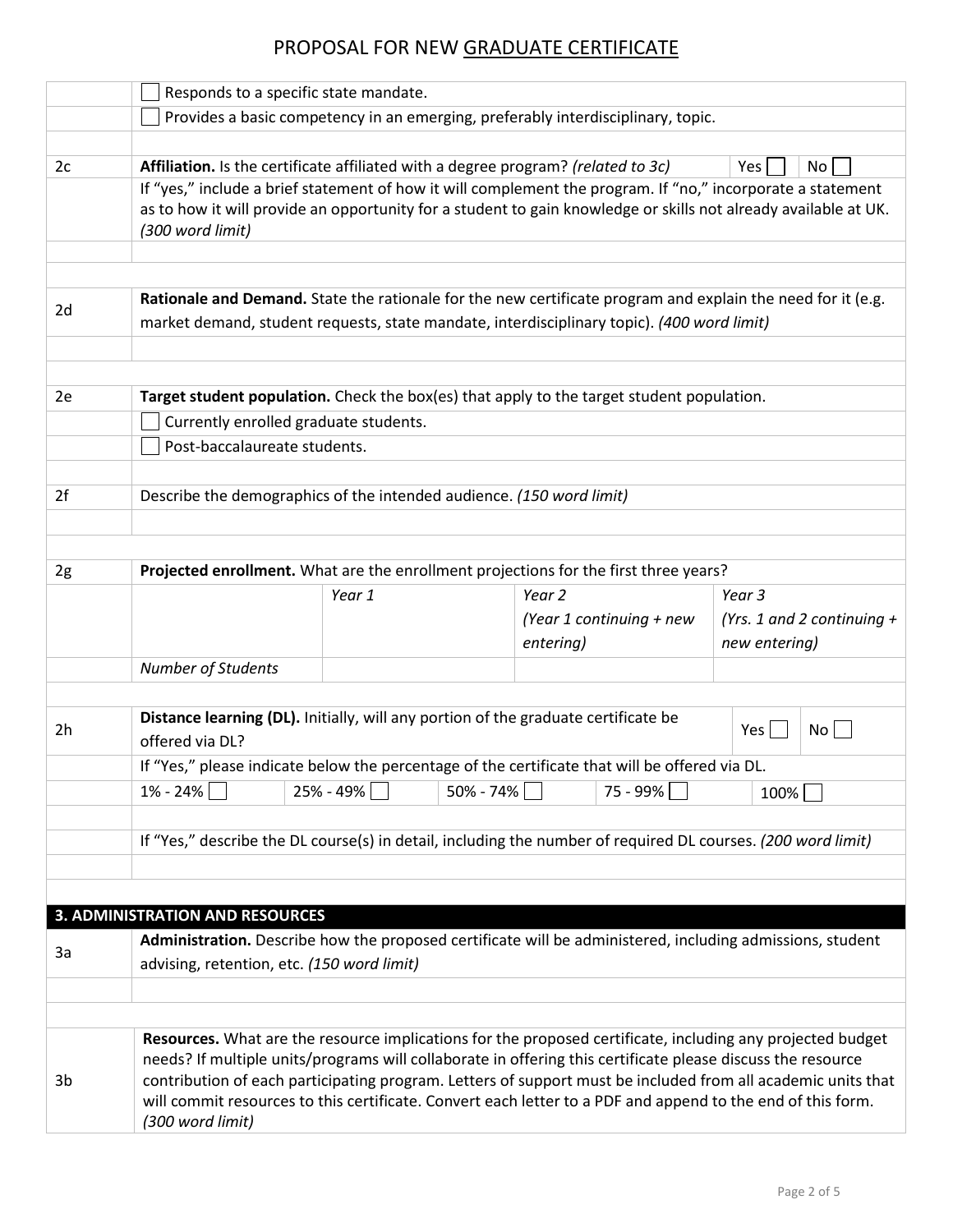| 3c                 | Graduate Certificate Director/Faculty of Record. (related to 2c) The faculty of record consists of the<br>certificate director and other faculty who will be responsible for planning and participating in the certificate<br>program. (The director must be a member of the Graduate Faculty of the University and is appointed by the<br>dean of the Graduate School. There must be a minimum of three members of the faculty of record who are<br>also members of the Graduate Faculty.) If the answer to question 2c of this form is "yes," then the faculty of<br>record is typically the graduate faculty of the affiliated degree. (The answer below can be "the faculty of<br>record are the Graduate Faculty for program X.") If the answer to question 2c is "no," please describe the<br>process for identifying the faculty of record and the certificate director and address the aspects below. (150<br>word limit)<br>Selection criteria;<br>Term of service; and<br>$\bullet$<br>Method for adding/removing members.<br>$\bullet$ |               |                            |  |  |
|--------------------|---------------------------------------------------------------------------------------------------------------------------------------------------------------------------------------------------------------------------------------------------------------------------------------------------------------------------------------------------------------------------------------------------------------------------------------------------------------------------------------------------------------------------------------------------------------------------------------------------------------------------------------------------------------------------------------------------------------------------------------------------------------------------------------------------------------------------------------------------------------------------------------------------------------------------------------------------------------------------------------------------------------------------------------------------|---------------|----------------------------|--|--|
|                    |                                                                                                                                                                                                                                                                                                                                                                                                                                                                                                                                                                                                                                                                                                                                                                                                                                                                                                                                                                                                                                                   |               |                            |  |  |
|                    |                                                                                                                                                                                                                                                                                                                                                                                                                                                                                                                                                                                                                                                                                                                                                                                                                                                                                                                                                                                                                                                   |               |                            |  |  |
|                    | <b>4. SUPPORT AND IMPACT</b>                                                                                                                                                                                                                                                                                                                                                                                                                                                                                                                                                                                                                                                                                                                                                                                                                                                                                                                                                                                                                      |               |                            |  |  |
| 4a                 | Other related programs. Identify other related graduate UK programs and graduate certificates and outline<br>how the new certificate will complement these existing UK offerings. Statements of support from<br>potentially-affected academic unit administrators need to be included with this proposal submission.<br>Convert each statement to a PDF and append to the end of this form. (250 word limit)                                                                                                                                                                                                                                                                                                                                                                                                                                                                                                                                                                                                                                      |               |                            |  |  |
|                    |                                                                                                                                                                                                                                                                                                                                                                                                                                                                                                                                                                                                                                                                                                                                                                                                                                                                                                                                                                                                                                                   |               |                            |  |  |
| 4 <sub>b</sub>     | External course utilization support. You must submit a letter of support from each appropriate academic<br>unit administrator from which individual courses are taken. Convert each letter to a PDF and append to the<br>end of this form.                                                                                                                                                                                                                                                                                                                                                                                                                                                                                                                                                                                                                                                                                                                                                                                                        |               |                            |  |  |
| 5a                 | 5. ADMISSIONS CRITERIA AND CURRICULUM STRUCTURE<br>Admissions criteria. List the admissions criteria for the proposed certificate. (150 word limit)                                                                                                                                                                                                                                                                                                                                                                                                                                                                                                                                                                                                                                                                                                                                                                                                                                                                                               |               |                            |  |  |
|                    |                                                                                                                                                                                                                                                                                                                                                                                                                                                                                                                                                                                                                                                                                                                                                                                                                                                                                                                                                                                                                                                   |               |                            |  |  |
| 5 <sub>b</sub>     | Curricular structure. Please list the required and elective courses below.                                                                                                                                                                                                                                                                                                                                                                                                                                                                                                                                                                                                                                                                                                                                                                                                                                                                                                                                                                        |               |                            |  |  |
| Prefix &<br>Number | <b>Course Title</b>                                                                                                                                                                                                                                                                                                                                                                                                                                                                                                                                                                                                                                                                                                                                                                                                                                                                                                                                                                                                                               | Credit<br>Hrs | Course Status <sup>5</sup> |  |  |
|                    |                                                                                                                                                                                                                                                                                                                                                                                                                                                                                                                                                                                                                                                                                                                                                                                                                                                                                                                                                                                                                                                   |               | Select one                 |  |  |
|                    |                                                                                                                                                                                                                                                                                                                                                                                                                                                                                                                                                                                                                                                                                                                                                                                                                                                                                                                                                                                                                                                   |               | Select one                 |  |  |
|                    |                                                                                                                                                                                                                                                                                                                                                                                                                                                                                                                                                                                                                                                                                                                                                                                                                                                                                                                                                                                                                                                   |               | Select one                 |  |  |

 5 Use the drop-down list to indicate if the course is an existing course that will not be changed, if the course is an existing course that will be changed, or if the course is a new course.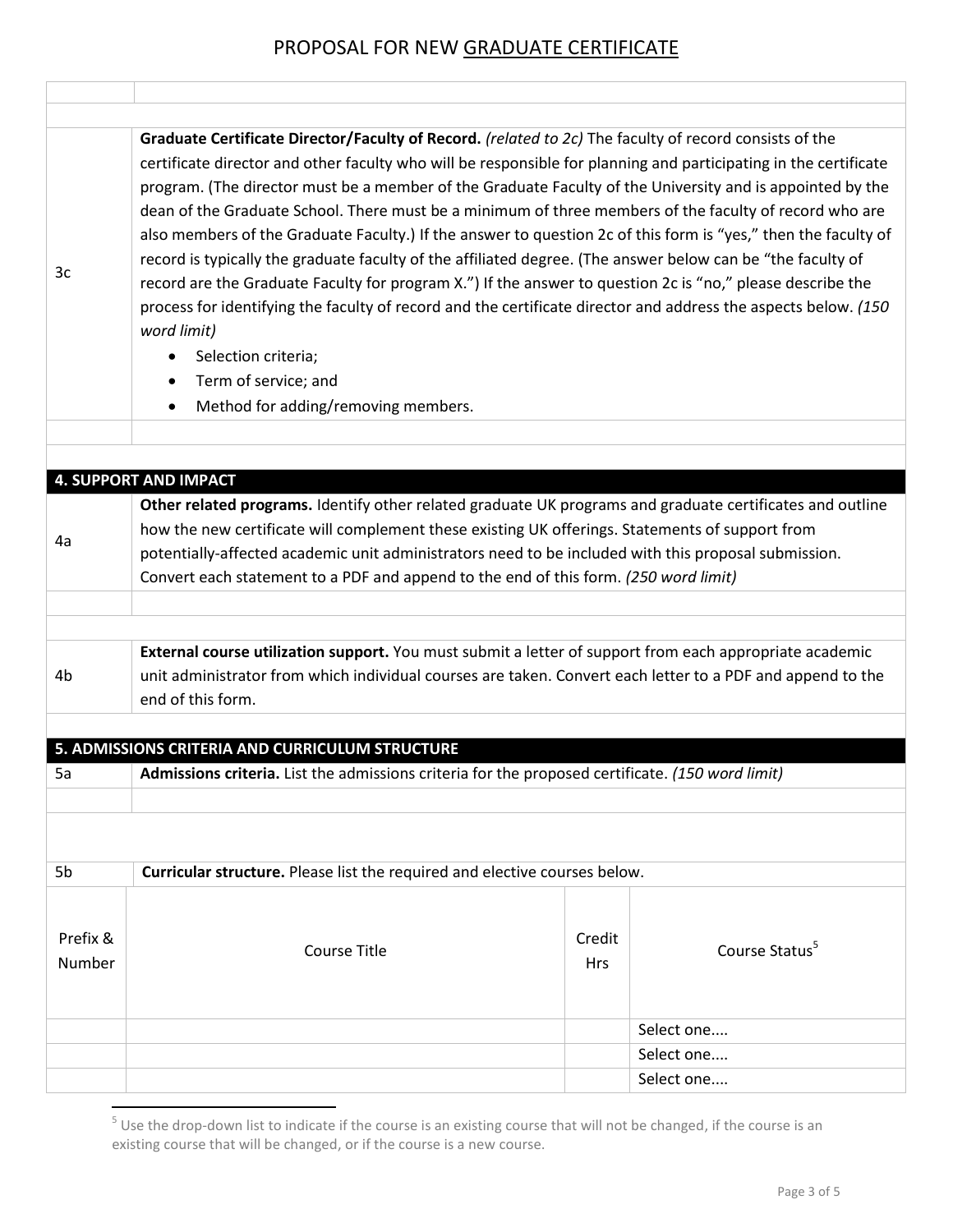|    |                                                                                                                        |  | Select one               |         |                |  |  |
|----|------------------------------------------------------------------------------------------------------------------------|--|--------------------------|---------|----------------|--|--|
|    |                                                                                                                        |  | Select one               |         |                |  |  |
|    |                                                                                                                        |  | Select one               |         |                |  |  |
|    |                                                                                                                        |  | Select one               |         |                |  |  |
|    |                                                                                                                        |  | Select one<br>Select one |         |                |  |  |
|    |                                                                                                                        |  |                          |         |                |  |  |
|    |                                                                                                                        |  | Select one               |         |                |  |  |
|    |                                                                                                                        |  | Select one               |         |                |  |  |
|    | <b>Total Credit Hours:</b>                                                                                             |  |                          |         |                |  |  |
| 5c | Are there any other requirements for the certificate? If "Yes," note below. (150                                       |  |                          | Yes $ $ | $No$           |  |  |
|    | word limit)                                                                                                            |  |                          |         |                |  |  |
|    |                                                                                                                        |  |                          |         |                |  |  |
|    |                                                                                                                        |  |                          |         |                |  |  |
| 5d | Is there any other narrative about the certificate that should be included in the                                      |  |                          | Yes $ $ | $No   \exists$ |  |  |
|    | Bulletin? If "Yes," please note below. (300 word limit)                                                                |  |                          |         |                |  |  |
|    |                                                                                                                        |  |                          |         |                |  |  |
|    |                                                                                                                        |  |                          |         |                |  |  |
|    | <b>6. ASSESSMENT</b>                                                                                                   |  |                          |         |                |  |  |
|    | Student learning outcomes. Please provide the student learning outcomes for this certificate. List the                 |  |                          |         |                |  |  |
| 6a | knowledge, competencies, and skills (learning outcomes) students will be able to do upon completion. (Use              |  |                          |         |                |  |  |
|    | action verbs, not simply "understand.") (250 word limit)                                                               |  |                          |         |                |  |  |
|    |                                                                                                                        |  |                          |         |                |  |  |
|    |                                                                                                                        |  |                          |         |                |  |  |
|    | Student learning outcome (SLO) assessment. How and when will student learning outcomes be assessed?                    |  |                          |         |                |  |  |
|    | Please map proposed measures to the SLOs they are intended to assess. Do not use grades or indirect                    |  |                          |         |                |  |  |
|    | measures (e.g. focus groups, surveys) as the sole method. Measures might include the aspects below. (300               |  |                          |         |                |  |  |
| 6b | word limit)                                                                                                            |  |                          |         |                |  |  |
|    | Course-embedded assessment (e.g., portfolios, research papers or oral presentations); and                              |  |                          |         |                |  |  |
|    | Test items (embedded test questions, licensure/certification testing, nationally or state-normed                       |  |                          |         |                |  |  |
|    | exams).                                                                                                                |  |                          |         |                |  |  |
|    |                                                                                                                        |  |                          |         |                |  |  |
|    |                                                                                                                        |  |                          |         |                |  |  |
|    | Certificate outcome assessment <sup>6</sup> . Describe evaluation procedures for the proposed certificate. Include how |  |                          |         |                |  |  |
| 6c | the faculty of record will determine whether the program is a success or a failure. List the benchmarks, the           |  |                          |         |                |  |  |
|    | assessment tools, and the plan of action if the program does not meet its objectives. (250 word limit)                 |  |                          |         |                |  |  |
|    |                                                                                                                        |  |                          |         |                |  |  |
|    |                                                                                                                        |  |                          |         |                |  |  |
|    | 7. OTHER INFORMATION                                                                                                   |  |                          |         |                |  |  |
| 7a | Is there any other information about the certificate to add? (150 word limit)                                          |  |                          |         |                |  |  |
|    |                                                                                                                        |  |                          |         |                |  |  |
|    |                                                                                                                        |  |                          |         |                |  |  |

<sup>&</sup>lt;sup>6</sup> This is a plan of how the certificate will be assessed, which is different from assessing student learning outcomes.